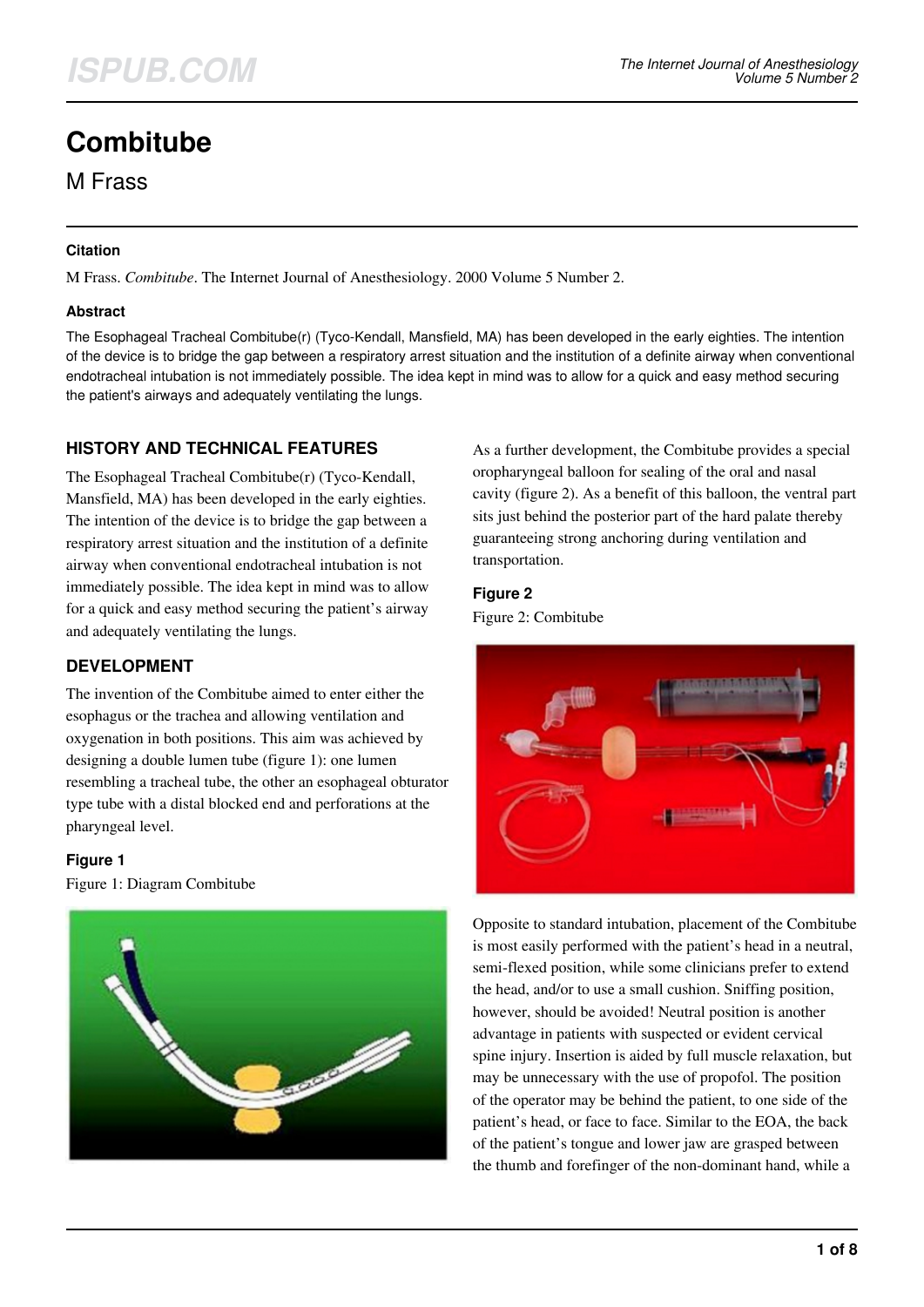jaw lift is performed (figure 3).

### **Figure 3**

Figure 3: Insertion technique



Then the Combitube is inserted blindly with a gentle downward curved dorso-caudal movement along the tongue until the two printed ring marks lie between the teeth (figure 4), or the alveolar ridges in edentulous patients. Opposite to the laryngeal mask airway, the Combitube should not be inserted along the palate, it should be inserted along the tongue.

### **Figure 4**

Figure 4: Insertion technique



Now, the oropharyngeal balloon is inflated with 85 ml (41 F: 100 ml) of air through port no. 1 with the blue pilot balloon using the large syringe. In many cases you may observe that the ETC moves out of the patient's mouth similar to a laryngeal mask airway in order to seal the upper airway and to fix the Combitube in the correct position. Significant resistance may be felt during inflation of the upper balloon. The plunger of the syringe should be held compressed while detaching the valve in order to assure a correct filling

volume of the balloon.

Complete inflation of the recommended volume is mandatory in emergency situations. In elective cases, however, the minimal leakage technique should be used in order to avoid any potential stress to the pharyngeal mucosa: starting with 40 ml of air, the function of the balloon should be tested with respect to leakage (auscultation over the neck, comparison of inspiratory and expiratory tidal volume, etc.). In case of a leak, additional increments of 10 ml each are instilled until a sufficient seal is achieved. Usually, 40 to 85 ml of air are sufficient in order to obtain a tight seal, however, higher amounts up to 150 ml of air may be necessary in some individuals.

Following the oropharyngeal balloon, the distal balloon is then inflated with 5 to a maximum of 12 ml (41 F: 5 to a maximum of 15 ml) of air through the port no. 2 with the white pilot balloon using the small syringe. This balloon seals the esophagus or the trachea.

There is a high probability (up to 98%) of esophageal placement after blind insertion (figure 5).

### **Figure 5**

Figure 5: Ventilation through Combitube with esophageal placement



Therefore, test ventilation is recommended first through the longer blue tube, labeled no. 1 leading to the pharyngeal lumen. This blue or esophageal lumen is blocked distally. Thus, by ventilating through this lumen, air is forced through the holes into the pharynx. Since the oropharyngeal balloon forms a seal preventing escape of air through nose and mouth and the distal cuff seals the esophagus, the air passes over the epiglottis into the trachea. Expiration also occurs through the same holes in the pharyngeal lumen. Please confirm adequate bilateral breath sounds over the lungs by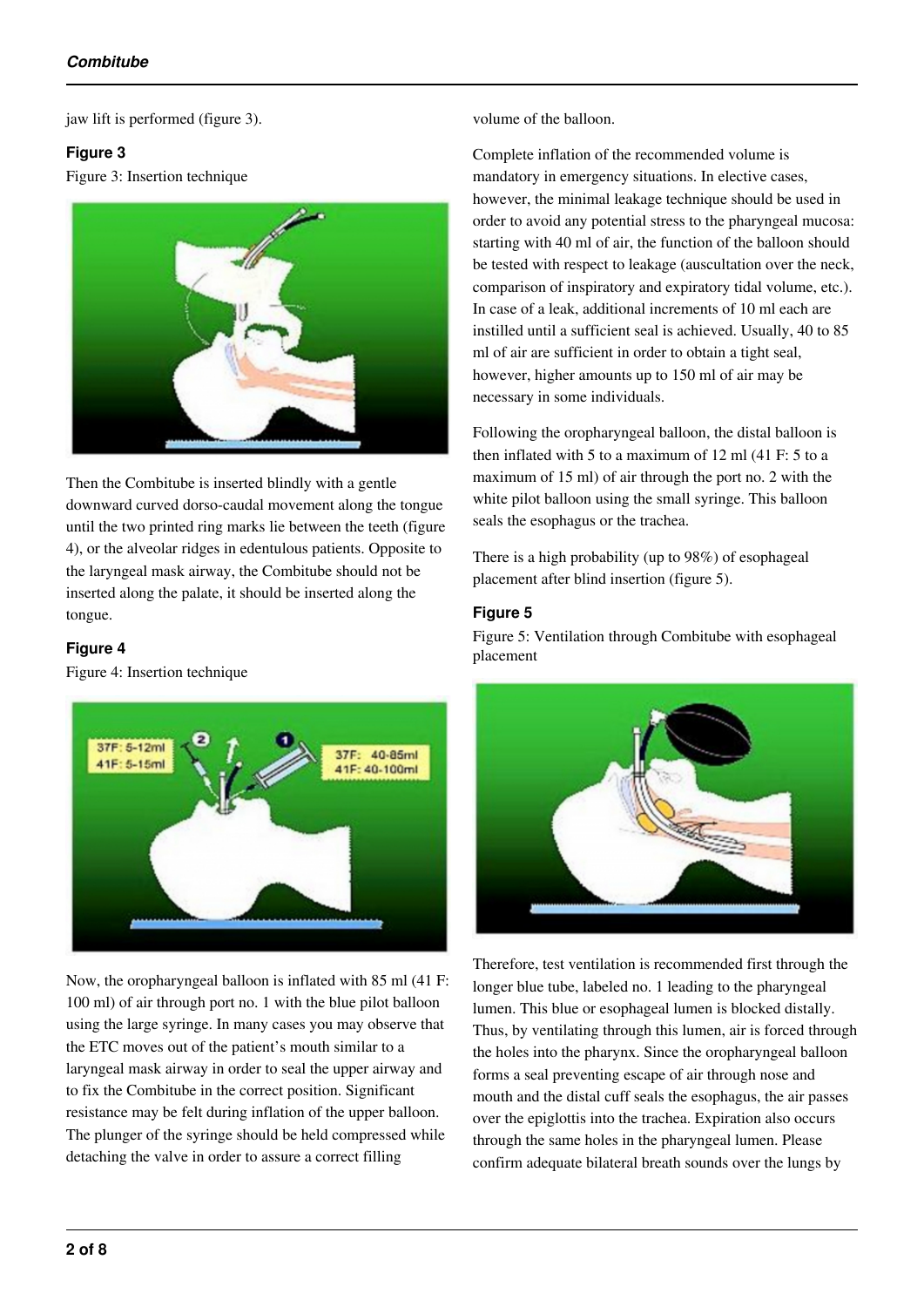auscultation in the absence of gastric insufflation when the Combitube has been placed in the esophagus. Capnography and esophageal detection method may be used for confirmation of the correct lumen. Ventilation is then continued through this lumen. The second lumen allows for immediate decompression of esophagus and stomach and the deflection elbow prevents the rescuer from soiling) or for suctioning with the help of a small suction catheter which is included in the kit.

If auscultation over the lungs is negative, the Combitube has been positioned in the trachea (figure 6). Now, ventilation is performed via the shorter transparent tube no. 2, leading to the tracheal lumen. Evaluation has to be performed again, and the air flows directly into the trachea.

### **Figure 6**

Figure 6: Ventilation through Combitube with tracheal placement



In rare cases, ventilation does not function neither via the esophageal nor the tracheal lumen. Then it might have happened that the Combitube had been positioned too deeply with the oropharyngeal balloon occluding the laryngeal aperture. In these cases, the balloons should be deflated, the tube be pulled back for about 2 to 3 cm, and both balloons re-inflated.

While the Combitube is easy to insert and to use, it should be trained in elective cases observing the above mentioned preliminary measures. Furthermore, clinical judgement as in any anesthetic procedure is mandatory to avoid any possible adverse effect. While the Combitube may be inserted blindly, the use of a laryngoscope is recommended whenever available (figure 7).

### **Figure 7**

Figure 7: Insertion technique



The Combitube provides the following advantages: Noninvasive as compared to cricothyrotomy; ready to use; blind insertion technique, but laryngoscope recommended whenever feasible; neck flexion not necessary for intubation; minimized risk of aspiration due to protection of distal cuff and oropharyngeal balloon; simultaneous fixation after inflation of the oropharyngeal balloon without need for tape; controlled mechanical ventilation possible at high ventilatory pressures (50 cm H2O and more); independent of power supply (e.g. batteries of laryngoscope); well suited for obese patients; may be used in paralyzed patients who cannot be intubated or mask-ventilated; helpful under difficult circumstances with respect to space and illumination, works in either tracheal or esophageal position, etc.

### **SIZES, RECOMMENDATIONS FOR INSERTION (ESPECIALLY IN ELECTIVE CASES), BALLOON AND CUFF VOLUMES**

Two sizes of the Combitube are available: the Combitube SA 37 F and the Combitube 41 F. While the manufacturer recommends to use the Combitube SA 37 F in patients from 4 to 51/2 feet, and the Combitube 41 F in patients 5 feet and taller, recent studies $_{1,2,3,4}$  suggest to use the Combitube SA 37 F in patients from 4 to 6 feet, and the Combitube 41 F in patients 6 feet and taller. Therefore, the Combitube SA 37 F is the preferred size.

Insertion may be performed with or without the use of a laryngoscope: in case an endotracheal intubation has failed, the laryngoscope may be left in place and the Combitube inserted into the esophagus under direct visualization. The following points should be observed with blind insertion: the patient should be well anesthetized in elective cases; the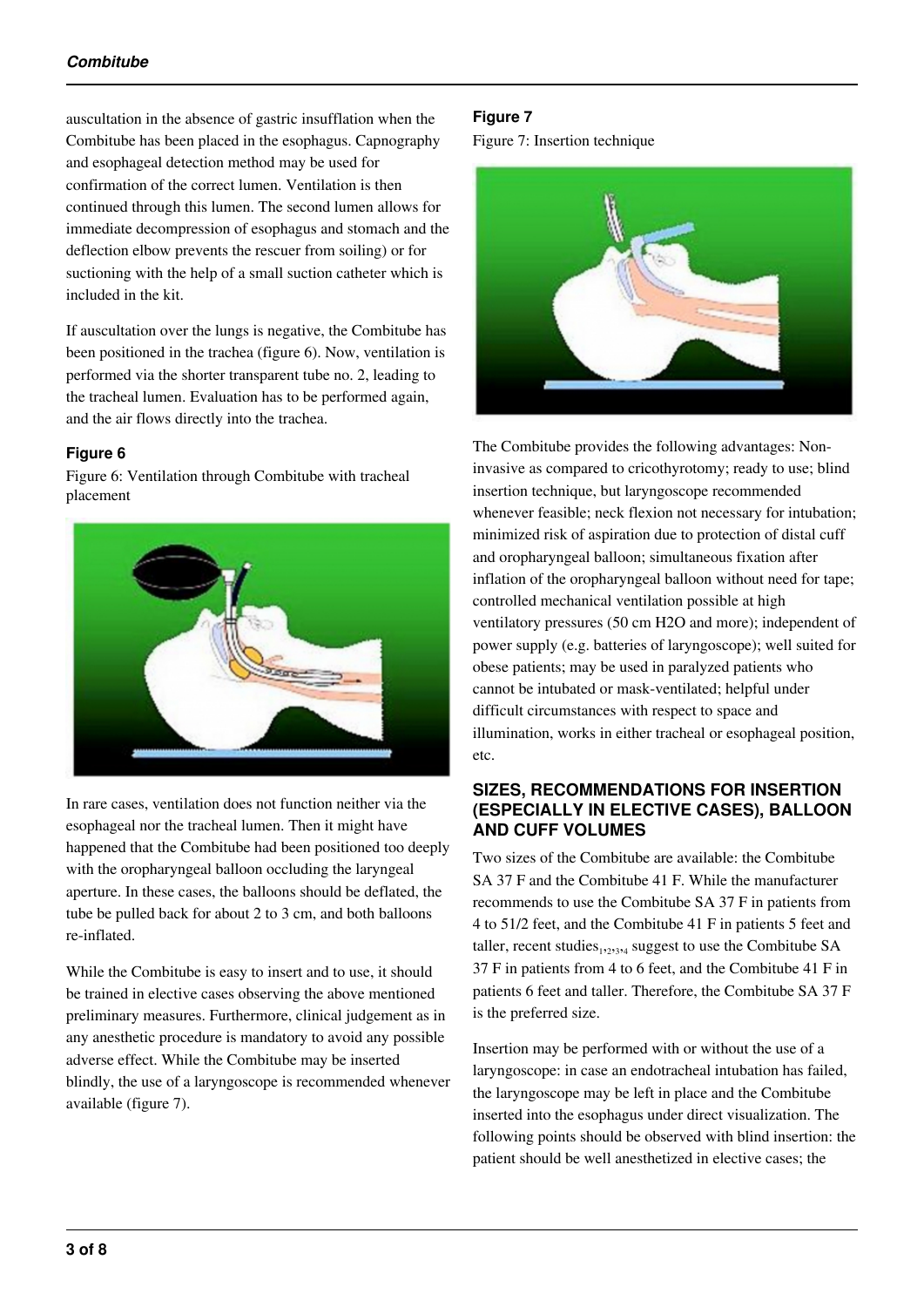patient's head should be kept in a neutral or slightly elevated position, the chin maybe slightly lifted; holding the distal end of the Combitube bent for a few seconds ("Lipp maneuver") augments the curve and alleviates gliding of the Combitube around the tongue; the patient's mouth should be opened by grasping the back of the tongue and the jaw between thumb and forefinger and guiding the Combitube gently into the esophagus or trachea along the tongue in a curved downward motion with the distal end parallel to the chest (often it is tried to insert the Combitube directed against the neck so that the distal tip is caught at the posterior pharyngeal wall).

The volume to be inflated into the oropharyngeal balloon is 85 ml of air with the Combitube SA 37 F, and 100 ml with the Combitube 41 F. While these volumes should be inflated in an emergency (and even 50 ml additional air may be inflated in case of a leak), in elective cases volumes between 40 to 85 ml (using "minimal leakage technique": figure 8) are sufficient to obtain a tight seal.3,4 Reduced volumes help to decrease the potential danger of mucosal injury.

### **Figure 8**

Figure 8: Minimal leakage technique

# "Minimal leakage technique"

In elective cases: use laryngoscope; start with 40 ml and add volume in 10 ml increments to the oropharyngeal balloon up to 85 resp. 100 ml (maximum 150 ml)

The distal cuff is inflated with 5 to 12 ml of air with the Combitube SA 37 F, and with 5 to 15 ml with the Combitube 41 F. The maximum volumes of 12 and 15 ml, respectively, should never be exceeded to avoid potential harm to the esophagus.5

Test ventilation is recommended via the longer blue tube connected to the so-called "pharyngeal" lumen<sub>6</sub>: if auscultation is positive, ventilation may be continued: the second, so-called "tracheoesophageal" lumen serves to "selfdecompress" the esophagus as can be seen by evolving gastric secretions in many cases. If auscultation was negative, ventilation is performed via the shorter clear tube

connected to the tracheoesophageal lumen and lungs are checked again. If ventilation does not work via both lumens, the Combitube has happened to be placed to deeply thereby the oropharyngeal balloon occludes the laryngeal aperture. $<sub>7</sub>$ </sub> In this case, the Combitube has to be withdrawn for 2 to 3 cm and ventilation be performed via the blue tube again.

### **TEACHING**

Several studies describe the easy way to place the Combitube after a short teaching instruction. $_{8,9,10,11}$  The Combitube homepage (www.combitube.org or www.combitube.net) is helpful for rapid instruction of Combitube novices. Insertion times in mannequins can be considerably shortened by observing the following  $suggestions:_{12}$ 

First, the Combitube and the mouth of the mannequin should be sprayed with silicone or a similar substance to avoid adhesion of plastic against plastic. The mouth of the mannequin should be opened with the thumb and index finger of one hand, the tongue grasped and pulled forward with the jaw and the Combitube passed gently into the patient's pharynx. Depending on the situation, we recommend insertion under laryngoscopical view specially in elective cases. Insertion may be difficult in certain types of mannequin heads. The Ambu mannequin head may be the most difficult to use since the pharyngeal area is open at the side and the Combitube may be displaced. The Laerdal mannequin heads work well, but the head has to be slightly extended, otherwise the Combitube cannot be fully inserted. The best mannequin head for the Combitube is produced by VBM (Medizintechnik, Sulz, Germany). With all mannequins, the Combitube has to be inserted using a curved downward movement with the lower part parallel to the chest. Insertion may be easier when the Combitube is inserted with a rocking motion. Bending of the Combitube at the pharyngeal portion between the balloons for a few seconds enhances the pre-formed curvature (so-called "Lipp–maneuver") and makes placement even more rapid. Furthermore, the fixation of the Combitube after inflation of the oropharyngeal balloon without the need for tape saves time in cardiopulmonary resuscitation.

### **NEW USES: TRAINING WITH THE COMBITUDE IN ELECTIVE CASES**

To become familiar with the Combitube it is wise to use it five times in elective surgery in patients younger than 60 years.3,4 For elective cases, we recommend to use the laryngoscope and the minimal leakage technique. The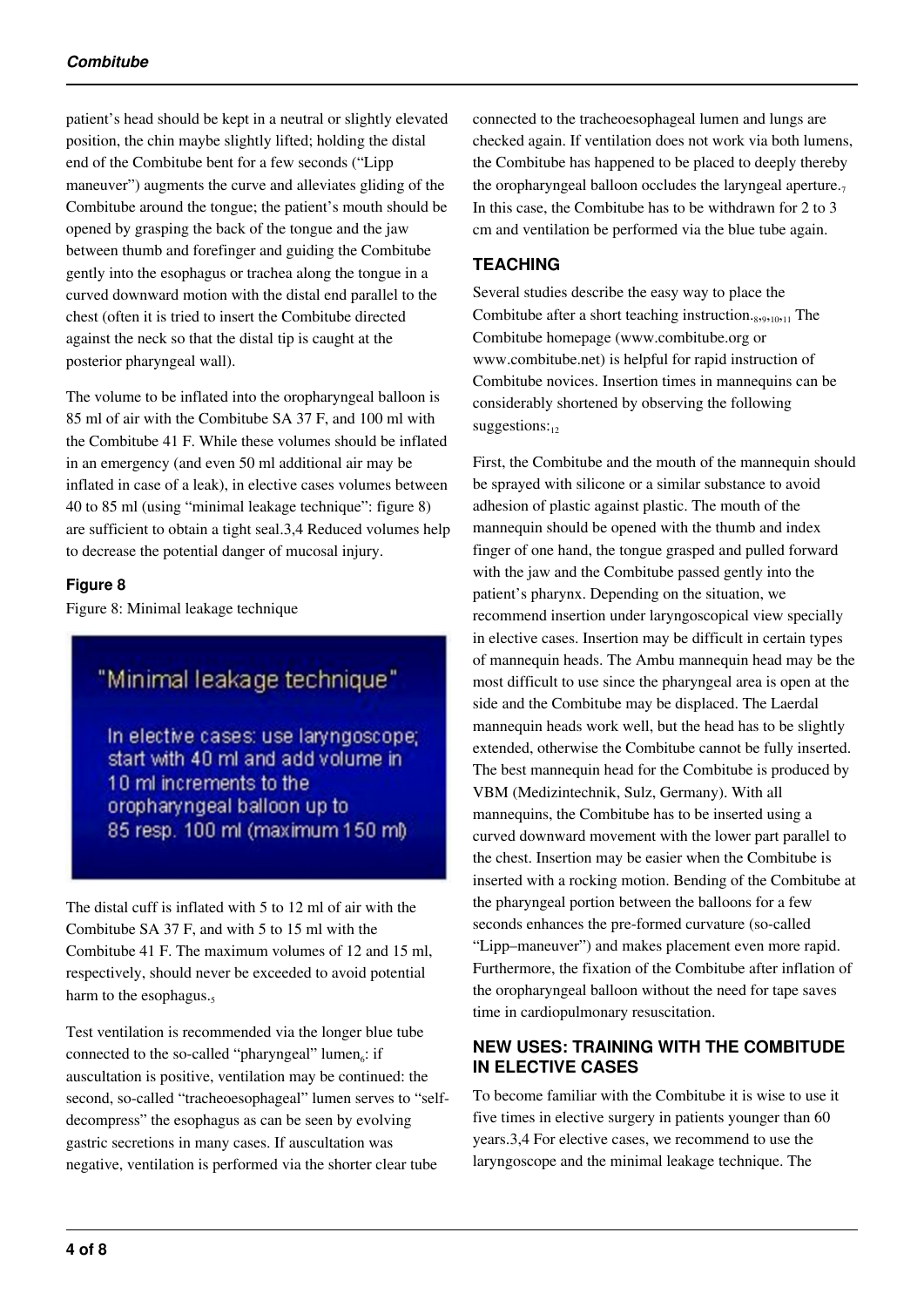reduced price allows now for training of anesthesiologists.

### **CURRENT AND NEW USES OF THE COMBITUBE IN SURGERY, CARDIOPULMONARY RESUSCITATION, TRAUMA PATIENTS, AND AS A RESCUE DEVICE**

The Combitube has been evaluated during elective surgery3,4,<sub>13,14,15</sub> and has proven to be a valuable tool in unforeseeable emergency situations. $16$  Many difficult situations have been described and many more have been mastered without being published because of fear of potential legal problems, despite the fact that the Combitube worked excellent and made survival of patients possible when other means of managing the difficult airway had failed.

Interestingly, arterial oxygen tension is higher with the Combitube in esophageal position when compared to endotracheal airway with same respirator setting. This phenomenon may be explained by a higher inspiratory rising pressure, a prolonged expiratory flow time, and a build-up of a small PEEP.13

Similar results have been found in studies evaluating the use of the Combitube in cardiopulmonary resuscitation. A prospective study in Canada revealed that the Combitube was rated best by the EMT's with respect to airway patency, adequacy of ventilation, and overall performance when compared to PTLA and laryngeal mask. $_{17}$  In this study, some of the EMT's were trained with the laryngeal mask in the OR These findings are in accordance with a Japanese retrospective study, which showed that the Combitube was the most successful device with respect to insertion and adequate ventilation when compared to EGTA and laryngeal mask.18 The Combitube has been successfully used in trauma patients with traumatic brain injury, mandible and facial fractures, $190$  and cervical spine injury. $20$  Its safety against aspiration and the applicability of high ventilatory pressures has been tested in several studies.  $_{21},_{22},_{23}$  The Combitube is also a part of the emergency kit in the SARRRAH (Search and rescue, resuscitation, and rewarming in accidental hypothermia) project (www.sarrrah.de) as a rescue device for near drowning patients ventilated by EMT's in Germany.

### **SAFETY AGAINST ASPIRATION**

There was no sign of gastric inflation as evaluated during surgery.3,4,21,22 The Combitube seals effectively with airway pressures as high as 50 cm H2O and higher.23 The Combitube is also the only alternate device used in the

prehospital setting without danger of aspiration.17,18 Wissler recommends the Combitube as the first choice in parturients who cannot be mask-ventilated or endotracheally intubated. $_{24}$  The Combitube has been used successfully during C-sections (Urtubia R, personal communication, 2001).

### **PRECAUTIONS: ANESTHETIZE ACCORDING TO STATE-OF-THE-ART PROCEDURES**

Inadequate use of the Combitube may be lead to serious injury: $\frac{25}{25,26}$  the patient should be well anesthetized 25, and the maximum filling volume of the distal cuff (12 ml with the Combitube SA 37 F, and 15 ml with the Combitube 41 F) should not be exceeded.26 The Combitube should not be inserted with force, furthermore, the use of a laryngoscope is recommended whenever feasible.

### **TRAINING, INCLUSION IN GUIDELINES**

Data suggest that training is very short and shows the effectivity of the Combitube.<sub>27</sub> The Combitube is the only alternate airway device to be included in the Guidelines of the American Heart Association since 1992 and has been recently upgraded to a class IIa device.<sub>28</sub> It is furthermore recommended as a non-invasive alternative for the management of the difficult airway by he American Society of Anesthesiologists,<sub>29</sub> and by the European Resuscitation Council.<sub>30</sub>

### **FUTURE ASPECTS**

Future developments include a pediatric size Combitube to be used in pediatric patients with a height of 3 to 4 feet, furthermore the inclusion of a "bronchoscopic hole" for fiberoptic replacement of the Combitube. $_{31}$ 

### **AVAILABILITY**

The Combitube is available in a rigid tray, in a roll-up kit, as well as in a single kit with a re-sealable pouch, the roll-upkit and the single kit being considerably cheaper than the rigid tray. Furthermore, a "Combitrainer" (size 41 F only) with double thick cuffs for the use in mannequins is produced.

### **CONCLUSIONS: ALL-IN-ONE CONCEPT**

The Combitube is the ideal rescue device including all advantages needed in extreme situations in one simple airway: Quick insertion time, adequate airway patency,17 simultaneous fixation, sufficient ventilation and oxygenation, prevention of aspiration, and applicability of high ventilatory pressures make it a device to be considered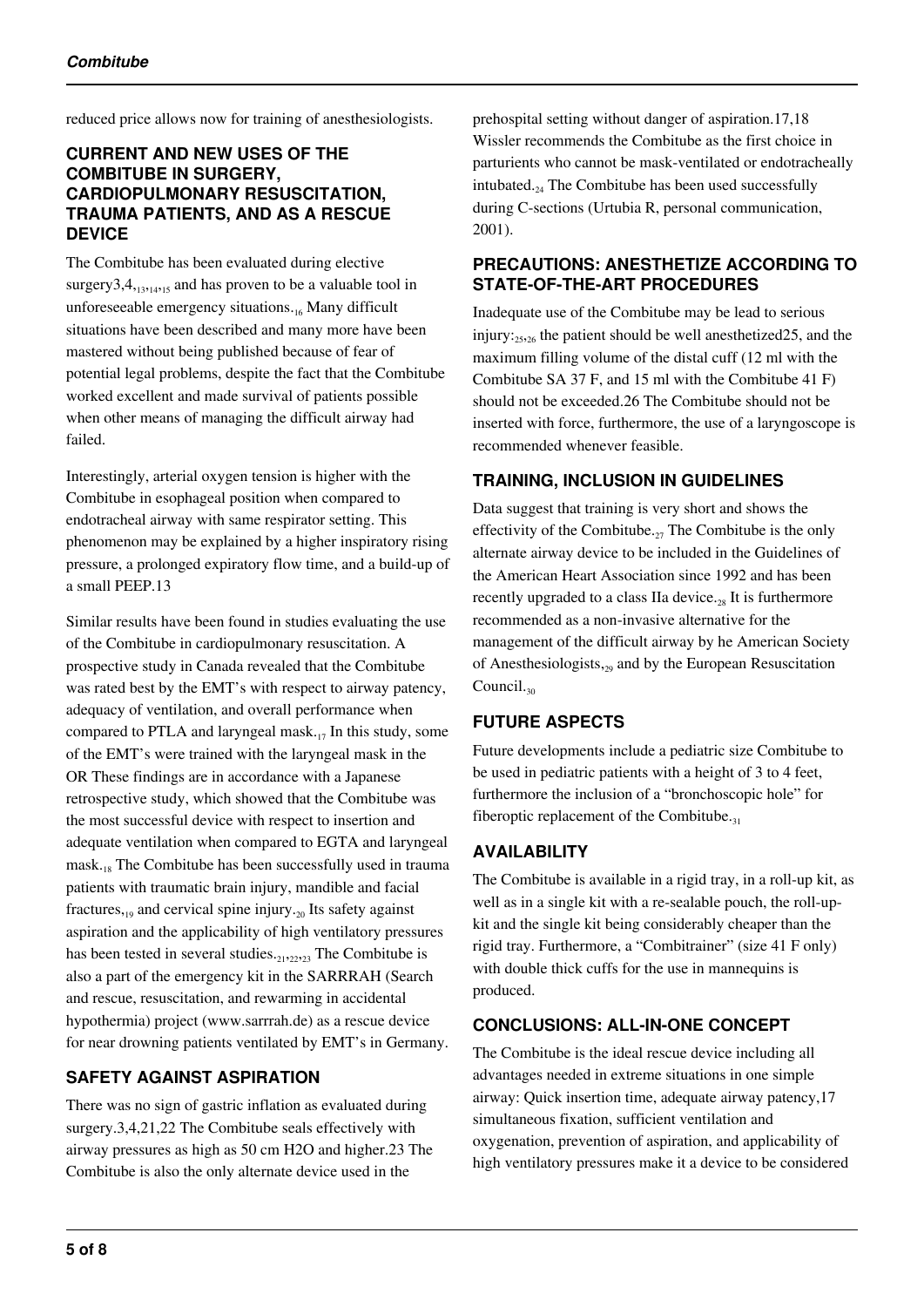as the first non-invasive alternate airway whenever endotracheal intubation is not immediately possible. $_{32,33}$  The Combitube has been shown to be a helpful and effective airway device in surgery as well as in cardiopulmonary resuscitation. It has gained worldwide interest and has been used in emergency situations by anesthesiologists as well as be medical personnel. Indications for experienced anesthesiologists and intensivists include bleeding and vomiting patients, parturients who cannot be successfully intubated endotracheally and emergency intubation in other non-fasting patients with respiratory failure. Recent described methods dealing with sterilizing the Combitube for repeated use may enhance its popularity. $_{34}$  Its increased use in routine surgery besides emergency intubation shows its efficacy with respect to oxygenation and ventilation, its safety against aspiration, $35$  and to waste gas exposure as compared to endotracheal tube.<sub>36</sub>

### **References**

1. Krafft P, Nikolic A, Frass M. Esophageal rupture associated with the use of the Combitube. Anesth Analg 1998; 87: 1457

2. Walz R, Davis S, Panning B. Is the Combitube a useful emergency airway device for anesthesiologists? Anesth Analg 1999; 88: 233

3. Urtubia RM, Aguila CM, Cumsille MA: Combitube: A study for proper use. Anesthesia Analgesia 2000; 90:958-962

4. Hartmann T, Krenn CG, Zoeggeler A, Hoerauf K, Benumof JL, Krafft P: The oesophageal - tracheal Combitube small adult. An alternative airway for ventilatory support during gynaecological laparoscopy. Anaesthesia 2000; 55:670-675

5. Vezina D, Lessard MR, Bussieres J, Topping C, Trepanier CA. Complications associated with the use of the Esophageal-Tracheal Combitube. Can J Anaesth 1998; 45: 76-80

6. Urtubia R, Aguila C. Combitube: A new proposal for a confusing nomenclature. Anesth Analg 1999; 89: 803 7. Green KS, Beger TH. Proper use of the Combitube. Anesthesiology 1994; 81: 513-4

8. Bishop MJ, KharaschED. Is the Combitube a useful emergency airway device for anesthesiologists? Anesth Analg 1998; 86: 1141-2

9. Yardy N, Hancox D, Strang T. A comparison of two airway aids for emergency use by unskilled personnel. The Combitube and laryngeal mask. Anaesthesia 1999; 54: 181-3 10. Doerges V, Sauer C, Ocker H, Wenzel V, Schmucker P. Airway management during cardiopulmonary resuscitation a comparative study of bag-valve-mask, laryngeal mask airway and combitube in a bench model. Resuscitation 1999; 41: 63-69

11. Calkins MD, Robinson TD. Combat trauma airway management: endotracheal intubation versus laryngeal mask airway versus combitube use by Navy SEAL and Reconnaissance combat corpsmen. J Trauma 1999; 46: 927-32

12. Frass M, Staudinger T, Losert H, Krafft P. Letter to the editor: Airway management during cardiopulmonary resuscitation - a comparative study of bag-valve-mask, laryngeal mask airway and combitube in a bench model.

Resuscitation 1999; 43:80-81

13. Frass M, R�r S, Frenzer R, Ilias W, Leithner C, Lackner F. Esophageal tracheal combitube, endotracheal airway and mask: Comparison of ventilatory pressure curves. J Trauma 1989; 29:1476-9

14. Wafai Y, Salem MR, Baraka A, Joseph NJ, Czinn EA, Paulissian R. Effectiveness of the self-inflating bulb for verification of proper placement of the Esophageal - Tracheal Combitube. Anesth Analg 1995; 80:122-6 15. Gaitini LA, Vaida SJ, Somri M, Fradis M, Ben-David B. Fiberoptic-guided airway exchange of the Esophageal-Tracheal Combitube in spontaneously breathing vs. mechanically ventilated patients. Anesth Analg 1999; 88:193-6

16. Kulozik U, Georgi R, Krier C. Intubation with the CombitubeTM in massive hemorrhage from the locus Kieselbachii. An㲴hesiologie, Intensivmedizin, Notfallmedizin, Schmerztherapie 1996; 31:191-3 17. Rumball CJ, MacDonald D. The PTL, Combitube, laryngeal mask, and oral airway: A randomized prehospital comparative study of ventilatory device effectiveness and cost-effectiveness in 470 cases of cardiorespiratory arrest. Prehospital Emergency Care 1997; 1:1-10

18. Tanigawa K, Shigematsu A: Choice of airway devices for 12,020 cases of nontraumatic cardiac arrest in Japan. Prehospital Emergency Care 1998; 2:96-100 19. Blostein PA, Koestner AJ, Hoak S: Failed rapid

sequence intubation in trauma patients: Esophageal tracheal Combitube is a useful adjunct. J Trauma 1998; 44:534-7 20. Deroy R, Ghoris M. The Combitube elective anesthetic airway management in a patient with cervical spine fracture. Anesth Analg 1998; 87:1441-2

21. Vaida S, Gaitini L, Somri M. The effectiveness of the Esophageal-Tracheal Combitube(r) in mechanically ventilated patients undergoing laparoscopic cholecystectomy. Austrian International Congress, Vienna, Sept 29 - Oct 2, 1999, Anlhesiologie, Intensivmedizin, Notfallmedizin, Schmerztherapie 1999; 34: S121 (D5) 22. Hartmann T, Zller A, Krenn CG, Brunner G, Krafft P. Randomized controlled study of the Esophageal-Tracheal Combitube SA(tm) as an airway during gynecological

laparoscopy. Austrian International Congress, Vienna, Sept 29 - Oct 2, 1999, An㲴hesiologie, Intensivmedizin,

Notfallmedizin, Schmerztherapie 1999; 34: S121 (D3) 23. Lipp M, Mainz, Germany, and Panning B, Hannover, Germany, personal communications

24. Wissler RN. The esophageal-tracheal Combitube. Anesth Review 1993; 20:147-52

25. Klein H, Williamson M, Sue-Ling HM, Vucevic M, Quinn AC. Esophageal rupture associated with the use of the Combitube. Anesth Analg 1997; 85: 937-9

26. Vezina D, Lessard MR, Bussieres J, Topping C, Trepanier CA. Complications associated with the use of the Esophageal-Tracheal Combitube. Can J Anaesth. 1998; 45: 76-80

27. Yardy N, Hancox D, Strang T: A comparison of two airway aids for emergency use by unskilled personnel - The Combitube and laryngeal mask. Anaesthesia 1999; 54: 181-183

28. Combination Esophageal-tracheal Tube. In: Guidelines for Cardiopulmonary Resuscitation and Emergency Cardiac Care. Recommendations of the 1992 National Conference of the American Heart Association. JAMA 1992; 268:

2171-2302; p 2203 and ECC Guidelines, Part 6: Advanced Cardiovascular Life Support, Section 3: Adjuncts for Oxygenation, Ventilation, and Airaway Control. Airway Adjuncts. Circulation 2000; 102:1-95

29. American Society of Anesthesiologists Task Force on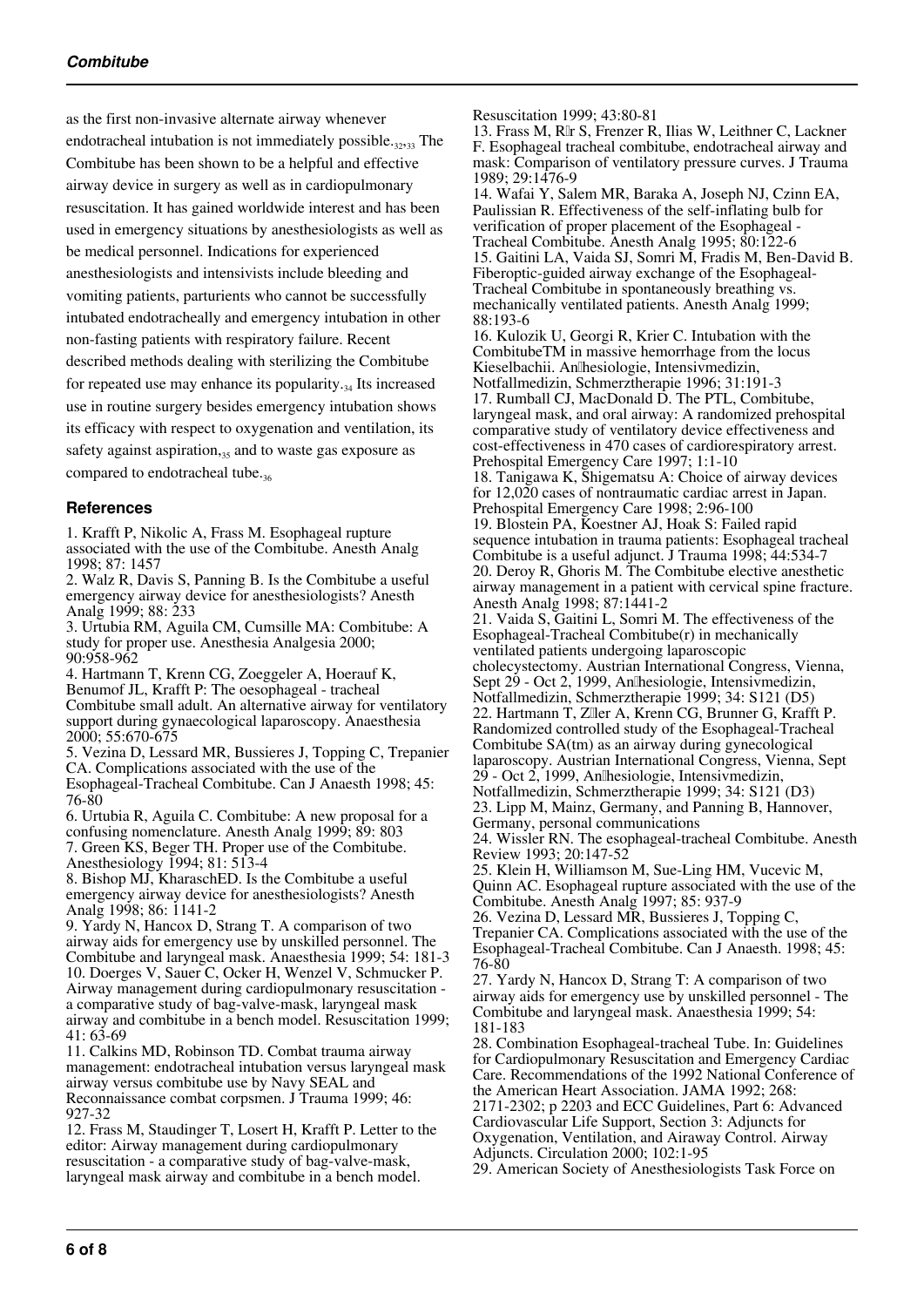Management of the Difficult Airway. Practice Guidelines for Management of the Difficult Airway. Anesthesiology 1993; 78:597-602

30. Baskett PJF, Bossaert L, Carli P, Chamberlain D, Dick W, Nolan JP, Parr MJA, Scheidegger D, Zideman D:

Guidelines for the advanced management of the airway and ventilation during resuscitation. Resuscitation 1996; 31:201-30

31. Krafft P, Rla M, Fridrich P, Locker GJ, Frass M,

Benumof JL. ronchoscopy via a re-designed CombitubeTM in the esophageal position. A clinical evaluation.

Anesthesiology 1997; 86:1041-5

32. Frass M: The Combitube: Esophageal/Tracheal Double Lumen Airway. In Jonathan L. Benumof (ed): Airway Management - Principles and Practice. Mosby, St. Louis, USA, 1996; 444-54

33. Benumof Jonathan L.: Management of the difficult adult airway. Anesthesiology 1991; 75:1087-110

34. Lipp M, Jaehnichen G, Golecki N, Fecht G, Reichl R, Heeg P: Microbiological, microstructure, and material science examinations of reprocessed Combitubes after multiple reuse. Anesth Analg 2000; 91: 693-97

35. Gaitini LA, Vaida SJ, Mostafa S, Yanovski B, Croitoru M, Capdevila MD, Sabo E, Ben-David B, Benumof J. The Combitube in Elective Surgery: A Report of 200 Cases. Anesthesiology 2001; 94:79-82

36. Hoerauf KH, Hartmann T, Acimovic S, Kopp A, Wiesner G, Gustorff B, Jellinek H, Krafft P: Waste gas exposure to sevoflurane and nitrous oxide during anaesthesia using the oesophageal-tracheal Combitube small adultTM. British Journal of Anaesthesia 2001; 86:124-26